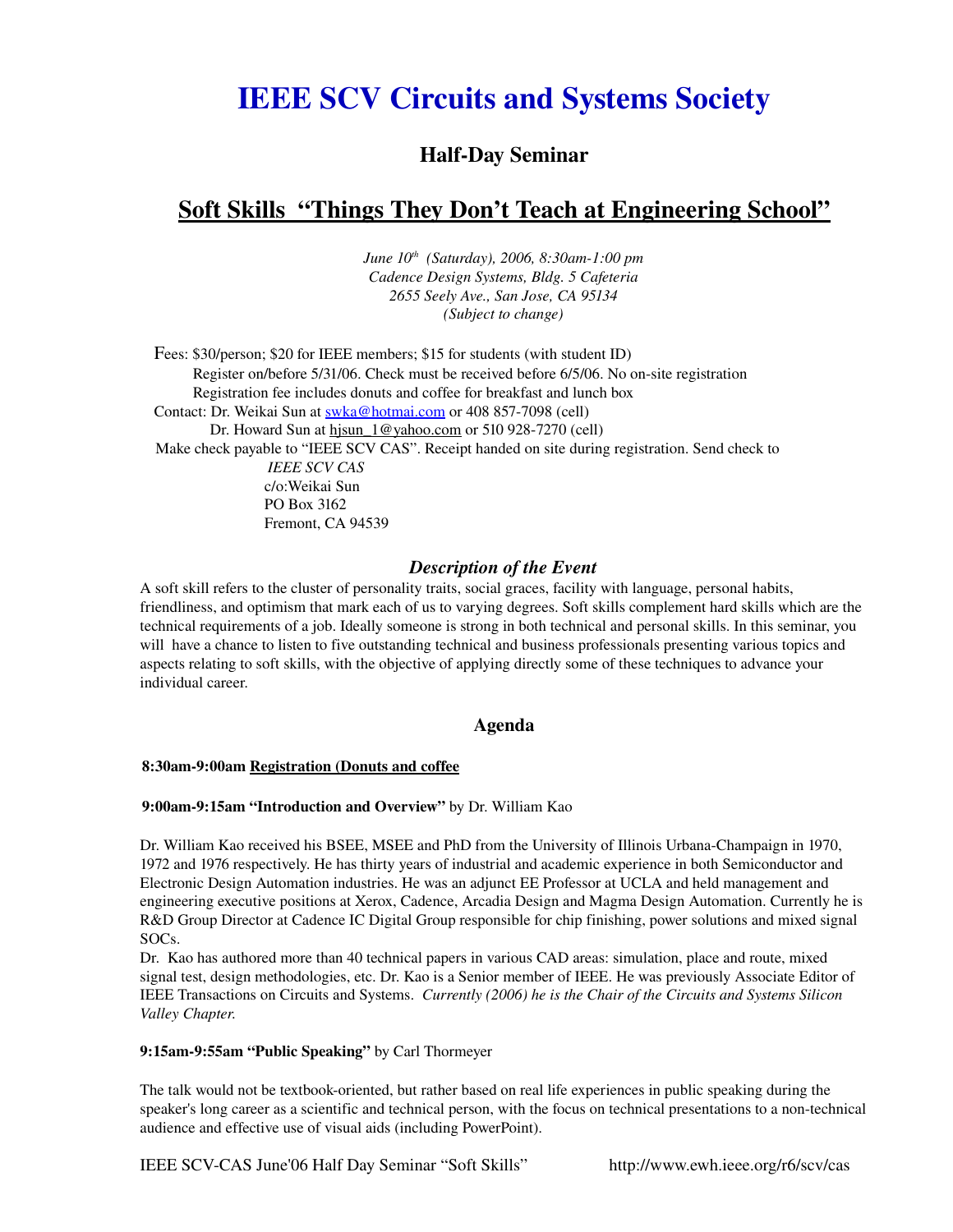Carl Thormeyer served as a Navy meteorologist, first on active duty and later as a civilian, for nearly 40 years. During this period he presented numerous technical papers at international scientific meetings, and has served as session chair for multiple sessions at the American Meteorological Society's annual meeting in each of the last several years. He now does part-time fill-in weather-casting as a broadcast meteorologist at KSBW TV-8, the NBC affiliate in Monterey-Salinas, CA. He has been a continuously active Toastmaster since 1964 (42 years in 10 different clubs in five different districts nationwide). He achieved DTM in 1975 (highest recognition), and is now also an ATMS under the more recent Toastmasters educational program. At present, he is Vice President for Education of Naval Postgraduate School Toastmasters (President's Distinguished Club last four years), and President of Peninsula Pros Toastmasters, an advanced club. Currently, he is also District 4 Parliamentarian, a position I have served in for 7 of the past 11 years.

#### 9:55am-10:35am "Perpetual Business Machines" by Eric Pan

Perpetual Business Machines addresses three fundamental problems faced by corporations and technical professionals:

- If business is sponsoring technology, who is preparing technical professionals for business?
- If technical professionals are expendable, who can assure career continuation?
- $\bullet$  If business is a multi-dimensional universe, how do we remove the invisible wall dividing professionals?

Perpetual Business Machines is a blueprint for technical professionals working in the global economy.

Eric Pan is the President of Meridian Deployment Corporation (MDC). MDC consults start-ups and businesses that need new channels and business development. Prior to founding MDC, Mr. Pan held senior operations and product management positions at Skyworks Solutions, Network Device, Spectrian, and Samsung. Mr. Pan began his career in semiconductor research and development at IBM, Caltech, and Hughes.Mr. Pan received his M.S. degree from MIT and a B.S. degree from Caltech. The seminar is based on Eric's book, *Perpetual Business Machines: Principles of Success for Technical Professionals* (ISBN 0975448005), Foreword by Stanley T. Myers, President and CEO, SEMI. During this seminar, you will have chance to meet Eric personally and buy his book.

#### 10:35am10:50am Break

#### 10:50am-11:30am "Writing technical papers" by Dr. Lou Scheffer

The talk will outline various aspects of writing a technical paper, including why writing a technical paper and what should be put in a paper. We will walk through a typical flow of technical paper, including Abstract, Introduction, Prior work, Details of your method, Experimental results, Conclusions and future work, Acknowledgments and References, Appendices

Dr. Lou Scheffer is a Cadence Fellow responsible for software architecture of Digital IC design tools. He received his PhD from Stanford U. in 1984, and his BS and MS EE from Caltech in 1974, and 1975 respectively. He has been Associate Editor for IEEE TCAD transactions, Technical Chair for ISPD and TAU, and program coommittee member for DAC and ICCAD. He has numerous patents and technical publications. His other interests include astronomy and SETI (Search for Extraterrestrial Intelligence).

#### 11:30am12:00pm "Job Stress: Causes, Effects, and Tools for Coping" by Cheryl Kennedy

Stress is your reaction and perception to what you are experiencing. The amount of control you believe you have over your circumstances will generally influence the amount of stress you experience. Changing the way you respond to your stress, will help you reduce the stress in your life. Stress may cause a physiological and psychological reaction. In this Talk, Cheryl will go over the general cause of stress and several effective tools to deal with it, including a group laughter exercise.

Cheryl Kennedy is the owner of Inner Transformational Hypnotherapy and Insightful Soul Inc., which is located in San Mateo, CA. She is a Certified Master and Medical Hypnotherapist. As a grief counselor, Cheryl facilitates children's grief groups in a program called Healing Hearts. She is on a Critical Incident Stress Management team where she attends school crisis events. She is a Reiki practitioner at a major hospital and Hospice. Cheryl has a line of hypnotic CD's bringing out her best therapeutic techniques from her private practice for individuals to use in their